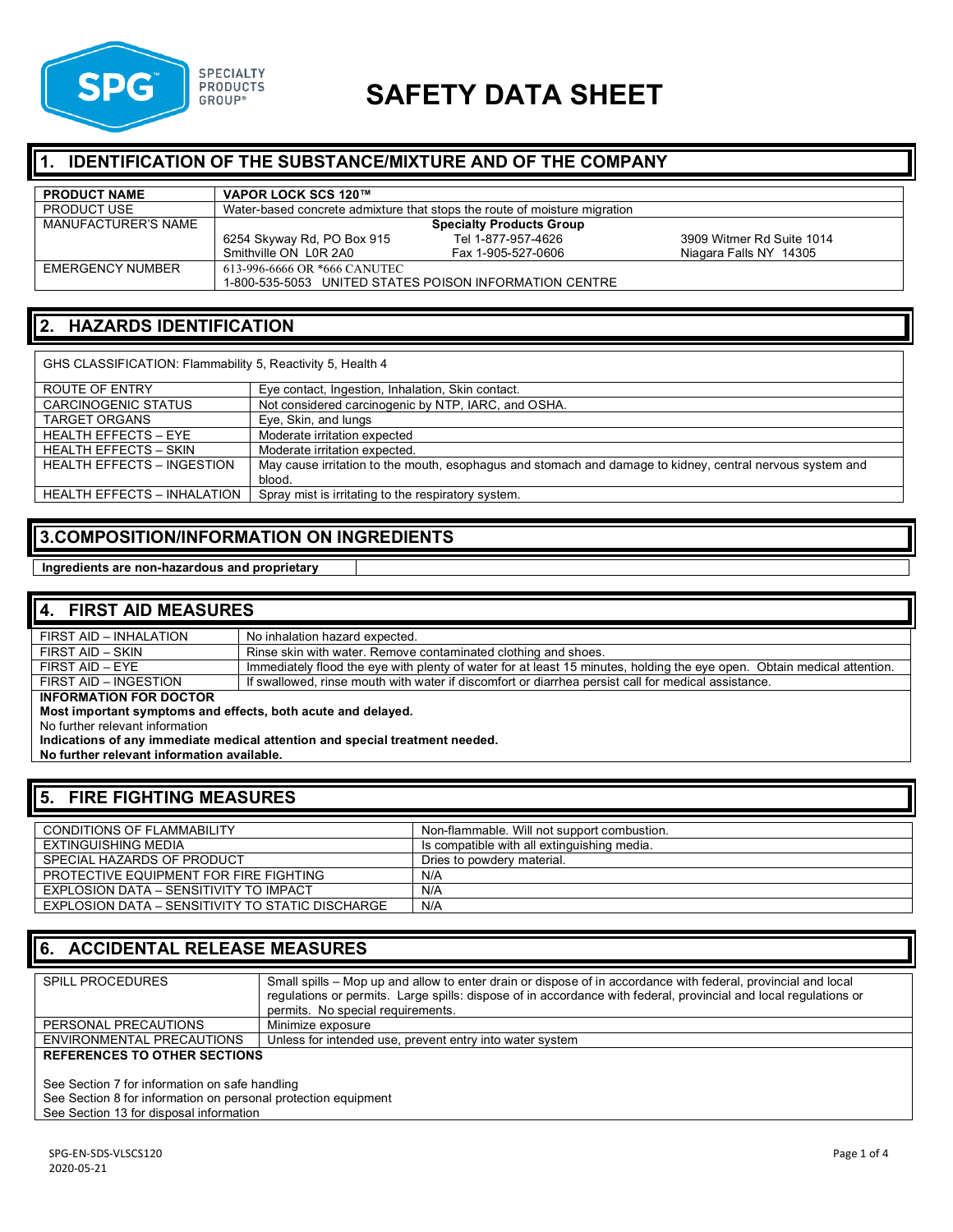## **VAPOR LOCK™ SCS 120**

#### **7. HANDLING AND STORAGE**

HANDLING Avoid contact with eyes, skin and clothing. Keep container closed.

STORAGE | Keep container closed. Store in plastic containers.

**INFORMATION ABOUT PROTECTION AGAINST EXPLOSION AND FIRE**

Not a fire or explosive hazard

**SPECIFIC END USE(S)** 

No further relevant information available

### **8. EXPOSURE CONTROLS/PERSONAL PROTECTION**

| ENGINEERING CONTROL           | Use with adequate ventilation. Keep containers closed. Safety shower and eyewash fountain should be within |
|-------------------------------|------------------------------------------------------------------------------------------------------------|
| MEASURES                      | direct access.                                                                                             |
| RESPIRATORY PROTECTION        | None                                                                                                       |
| <b>HAND PROTECTION</b>        | Wash hands after use                                                                                       |
| EYE PROTECTION                | Avoid splashing or spray into eyes                                                                         |
| BODY PROTECTION               | Avoid body contact – wash or rinse any sprayed area                                                        |
| PROTECTION DURING APPLICATION | No special protection required                                                                             |

#### **9. PHYSICAL AND CHEMICAL PROPERTIES**

| PHYSICAL STATE                        | Liguid             |
|---------------------------------------|--------------------|
| <b>ODOUR &amp; APPEARANCE</b>         | Light green liquid |
| ODOR THRESHOLD (ppm)                  | <b>NA</b>          |
| <b>SPECIFIC GRAVITY</b>               | $1.01 - 1.03$      |
| VAPOR DENSITY (AIR = 1)               | ND.                |
| VAPOR PRESSURE at 20°C                | ND.                |
| <b>EVAPORATION RATE</b>               | ND.                |
| <b>BOILING POINT (°C/°F)</b>          | 100°C (212°F)      |
| FREEZING POINT (°C/°F)                | ND.                |
| pH                                    | $10 - 12$          |
| COEFFICIENT OF WATER/OIL DISTRIBUTION | $6.5 - 7.5$        |
| SOLUBILITY IN WATER                   | <b>Miscible</b>    |
| VOC(q/L)                              | 0                  |
| FLASH POINT (PMCC) (°C/°F)            | Non-flammable.     |
| UPPER FLAMMABLE LIMIT %VOL            | <b>NA</b>          |
| LOWER FLAMMABLE LIMIT %VOL            | <b>NA</b>          |
| AUTOIGNITION TEMP (°C/°F)             | <b>NA</b>          |

#### **10. STABILITY AND REACTIVITY**

| <b>STABILITY</b>                 | Stable under normal conditions |
|----------------------------------|--------------------------------|
| CONDITIONS TO AVOID              | Do Not Freeze                  |
| MATERIALS TO AVOID               | None                           |
| <b>HAZARDOUS POLYMERIZATION</b>  | Will not occur.                |
| HAZARDOUS DECOMPOSITION PRODUCTS | None                           |

#### **11. TOXICOLOGICAL INFORMATION**

| EFFECTS OF ACUTE EXPOSURE            | Irritation to the eyes and skin is expected. Mild irritation to mouth, throat, nausea, vomiting, and<br>abdominal pain. On inhalation of liquid will cause irritation to mucous membranes. |
|--------------------------------------|--------------------------------------------------------------------------------------------------------------------------------------------------------------------------------------------|
| EFFECTS OF CHRONIC EXPOSURE          | <b>NA</b>                                                                                                                                                                                  |
| <b>EXPOSURE LIMITS</b>               | <b>NA</b>                                                                                                                                                                                  |
| <b>IRRITANCY</b>                     | Moderate irritation expected                                                                                                                                                               |
| <b>SENSITIZATION</b>                 | <b>ND</b>                                                                                                                                                                                  |
| <b>CARCINOGENICITY</b>               | Not listed as a carcinogen by IARC, NTP or OSHA.                                                                                                                                           |
| REPRODUCTIVE TOXICITY                | <b>ND</b>                                                                                                                                                                                  |
| <b>TERATOGENICITY</b>                | <b>ND</b>                                                                                                                                                                                  |
| <b>MUTAGENICITY</b>                  | <b>ND</b>                                                                                                                                                                                  |
| TOXICOLOGICALLY SYNERGISTIC PRODUCTS | ND.                                                                                                                                                                                        |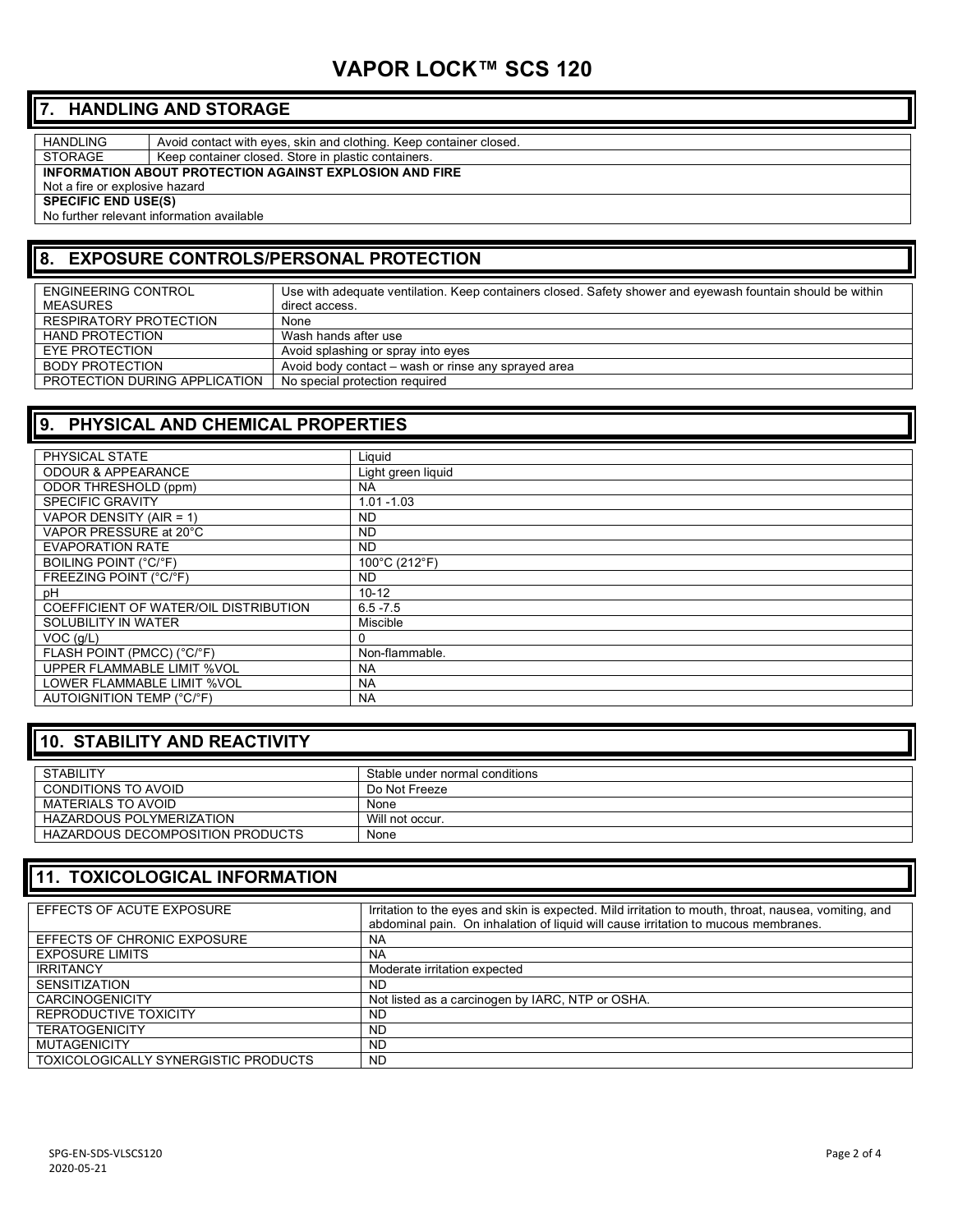# **VAPOR LOCK™ SCS 120**

#### **12. ECOLOGICAL INFORMATION**

| <b>MOBILITY</b>           | Completely miscible with water                    |
|---------------------------|---------------------------------------------------|
| PERSISTENCE/DEGRADABILITY | This product is not persistent in aquatic systems |
| <b>BIO-ACCUMULATION</b>   | Not know to bio-accumulate                        |
| ECOTOXICITY               | None known                                        |

#### **13. DISPOSAL CONSIDERATIONS**

PRODUCT DISPOSAL Dispose of in accordance with all applicable local and national regulation. No special method required CONTAINER DISPOSAL Labels should not be removed from containers until they have been cleaned. **UNCLEANED PACKAGINGS Recommendation:** No special method required

| 14. TRANSPORTATION INFORMATION             |                                   |
|--------------------------------------------|-----------------------------------|
| <b>CANADA</b>                              | <b>TDG CLASSIFICATION</b>         |
| <b>HAZARD LABEL</b><br><b>NOT REQUIRED</b> | NOT REGULATED, Keep from freezing |
| <b>EXPORT</b>                              |                                   |
| DOT CFR 172.101 DATA                       | NOT REGULATED                     |
| UN PROPER SHIPPING NAME                    | <b>NA</b>                         |
| UN CLASS                                   | <b>NA</b>                         |
| UN NUMBER                                  | <b>NA</b>                         |
| UN PACKAGING GROUP                         | <b>NA</b>                         |
| <b>FLASH POINT</b>                         | <b>NA</b>                         |
| <b>HAZARDOUS MATERIAL</b>                  | <b>NA</b>                         |
| <b>HAZARD LABEL</b>                        | <b>NA</b>                         |
| <b>MARINE POLLUTANT</b>                    | <b>NA</b>                         |
| SPECIFIC PRECAUTIONS FOR USER              | <b>NA</b>                         |

#### **15. REGULATORY INFORMATION**

WHMIS CLASSIFICATION: Not regulated

CEPA STATUS (DSL): All of the ingredients of this product are listed on the Domestic Substances List.

This product has been classified in accordance with the hazard criteria of the Controlled Products Regulations (CPR) and the MSDS contains all the information required by CPR.

#### **16. OTHER INFORMATION**

| HEALTH              |  |
|---------------------|--|
| <b>FLAMMABILITY</b> |  |
| <b>REACTIVITY</b>   |  |
| PERSONAL PROTECTION |  |

5-MINIMAL; 4-SLIGHT; 3-MODERATE; 2-SERIOUS; 1-SEVERE

HMIS hazard ID:



NFPA hazard ID:

0-MINIMAL; 1-SLIGHT; 2-MODERATE; 3-SERIOUS; 4-SEVERE

| NA:    | No applicable information found or available              |
|--------|-----------------------------------------------------------|
| CAS#:  | <b>Chemical Abstracts Service Number</b>                  |
| ACGIH: | American Conference of Governmental Industrial Hygienists |
| OSHA:  | Occupational Safety and Health Administration             |
| TLV:   | <b>Threshold Limit Value</b>                              |
| PEL:   | Permissible Exposure Limit                                |
| STEL:  | Short Term Exposure Limit                                 |
| NTP:   | National Toxicology Program                               |
| IARC:  | International Agency for Research on Cancer               |
| R:     | <b>Risk</b>                                               |
| S:     | Safety                                                    |
| LD50:  | Lethal Dose 50%                                           |
| LC50:  | Lethal Concentration 50%                                  |
|        |                                                           |